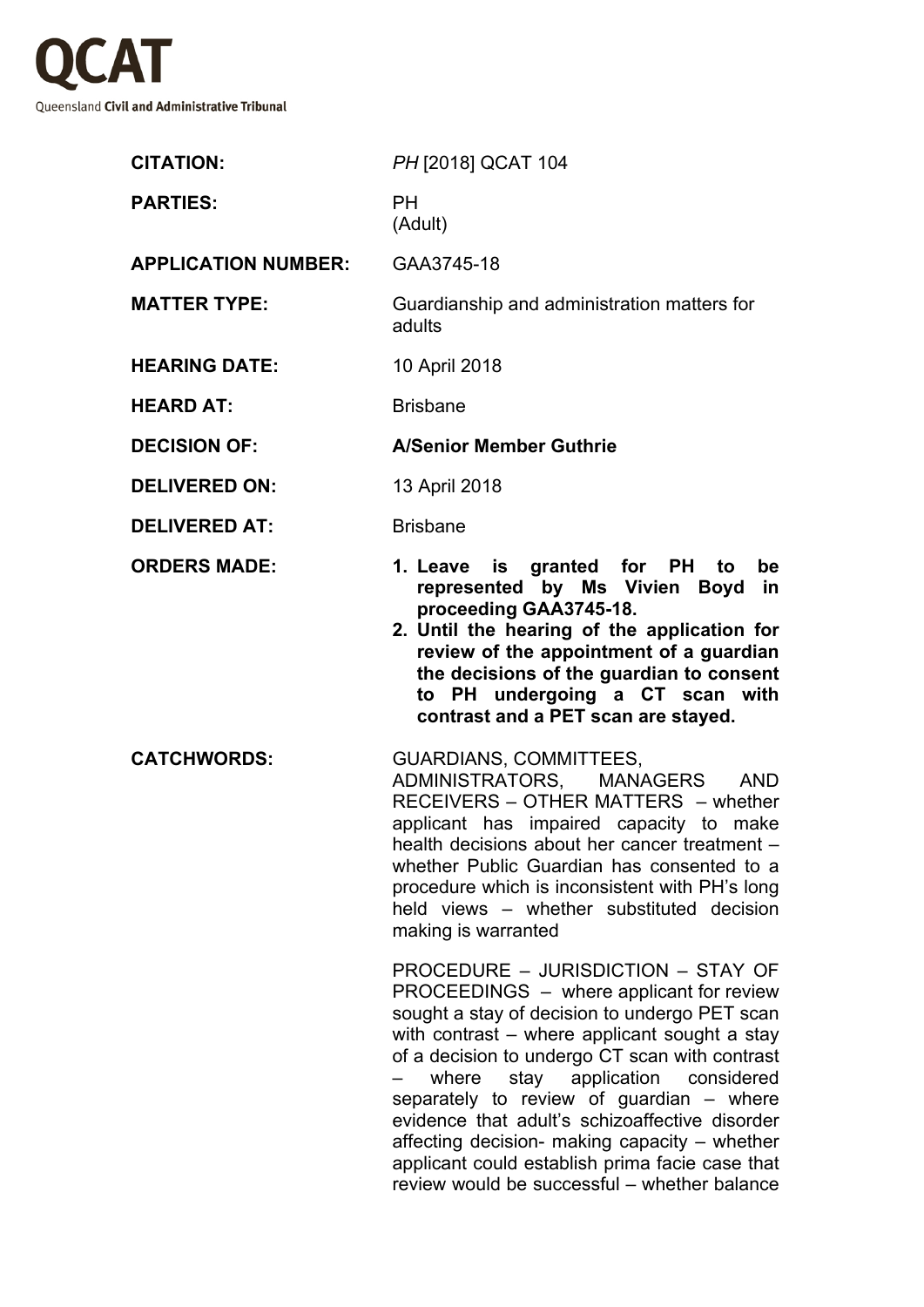of convenience in favour of stay – where stay was granted

*Guardianship and Administration Act 2000* (Qld), s 128 *Queensland Civil and Administrative Tribunal Act,* 2009 (Qld)

*SFR* [2014] QCAT 612 *SM* [2014] QCAT 568

**APPEARANCES and REPRESENTATION:** PH represented by Vivien Boyd, Aged and Disability Advocacy Australia Ms S Woolnough, The Office of the Public Guardian Mr R Davie, the Office of the Public Guardian Dr AS, Pyschiatric Registrar IC, Social Worker, applicant

### **REASONS FOR DECISION**

[1] PH is 66 years of age. PH is the primary carer of her adult son. Since 16 February 2018, PH has been an inpatient at a Mental Health Unit at a Brisbane hospital under a treatment authority. In recent times she has been having periods of leave. At the time of the hearing on 10 April 2018, she had been on leave since 4 April and was to return for a review/meeting with her treating team following the tribunal hearing. Leave was granted for PH to be represented in the proceeding. Ms Boyd of ADA Australia represented PH.

#### **Background**

- [2] On 2 March 2018, IC, a social worker from the hospital, applied to the tribunal for the appointment of an administrator and the appointment of a guardian for PH. An application for an interim order was also made. Those applications were accompanied by a report by medical and related health professional completed by Dr AS, Psychiatric registrar on 2 March 2018.
- [3] Dr AS states that on 28 February 2018 PH had the onset of schizoaffective disorder; manic type; acutely unwell with active delusions. It is also reported that she has malignant cancer of the left breast. The report indicates that she is preoccupied with various paranoid and persecutory delusions including claims that her water supply had been poisoned by a neighbour.
- [4] The report states that her ability to make decisions about her health care is currently impaired due to her paranoid and persecutory delusions. The report states that she is convinced that she only needs 'natural' therapies, worried that prescribed medicine will in fact poison her. Other concerns were also raised about her care of her son due to her delusional illness. past two years due to her delusional illness. Dr AS expressed the opinion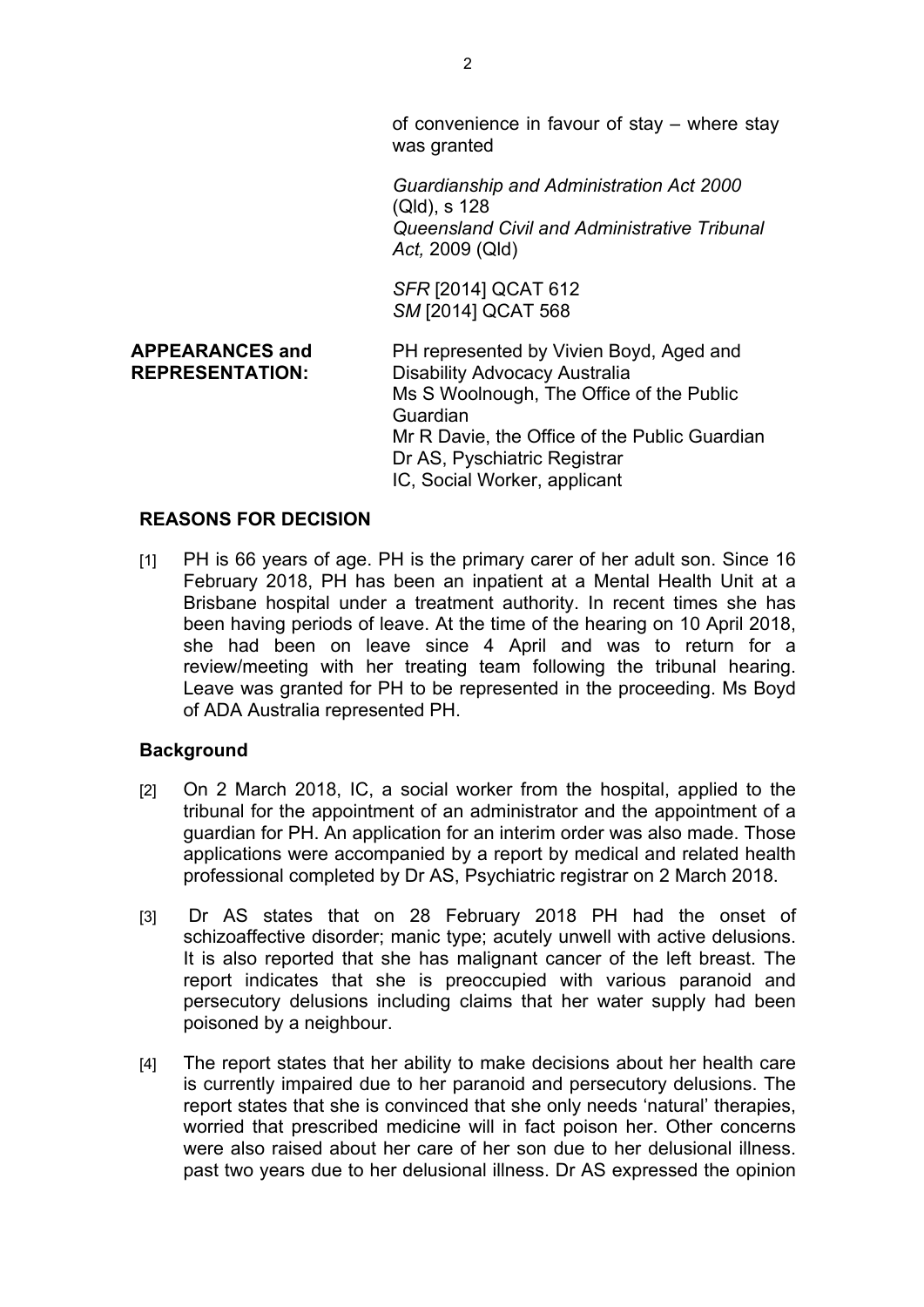that she does not understand the relevant matters to make an enduring power of attorney and can understand and make only simple health care, lifestyle/accommodation choices and financial affairs decisions.

- [5] No other medical reports have been provided to the tribunal.
- [6] The application for an interim order, raised concerns that PH was accessing her entire superannuation to prepare for 'Mark of the Beast' a religious delusion centred on the world ending. Further, it was stated that she was refusing potentially life-saving treatment for breast cancer. Concerns were also raised about the impact of her decision-making on her son. In relation to her health care, the application for the interim order states:

PH is currently an inpatient of the Older Persons Mental Health Unit… receiving psychiatric treatment under a Treatment Authority for Schizoaffective Disorder, current episode manic with psychotic symptoms. Her mental illness appears to be long-standing, treatment resistant and significantly impacting her decisional capacity for health care, she is refusing potentially life saving treatment for breast cancer.

- [7] It was further stated that PH has significantly reduced insight into her mental illness and is refusing potentially lifesaving treatment due to her long-standing and complex delusional belief system.
- [8] On 6 March 2018, the Tribunal (differently constituted), determined the application for an interim order appointing the Public Trustee of Queensland administrator for PH for all financial matters and the Public Guardian, guardian for health care matters only. Those appointments remain current for three months, or if the Tribunal makes a further order in the matter until the date of the further order whichever is the sooner.
- [9] In making those orders, the Tribunal must have been satisfied, on reasonable grounds, that there was an immediate risk of harm to the adult's health, welfare and property and exercised the discretion in s 129 of the *Guardianship and Administration Act* 2000 (the GAA). Such orders can be made without hearing and deciding the proceeding or otherwise complying with the requirements of the GAA including the notice provisions in s 118 of the GAA.
- [10] Such orders usually remains in force until the hearing of the substantive application, in this case the application for the appointment of a guardian and the application for the appointment of an administrator filed by IC. In determining those applications, the Tribunal will consider whether the terms of s 12 of the GAA are satisfied:
	- Whether PH has impaired capacity for the particular relevant matter/s with the starting point being that there is a presumption of capacity for all adults
	- Whether there is a need for a decision in relation to the matter or PH is likely to do something in relation to the matter that involves,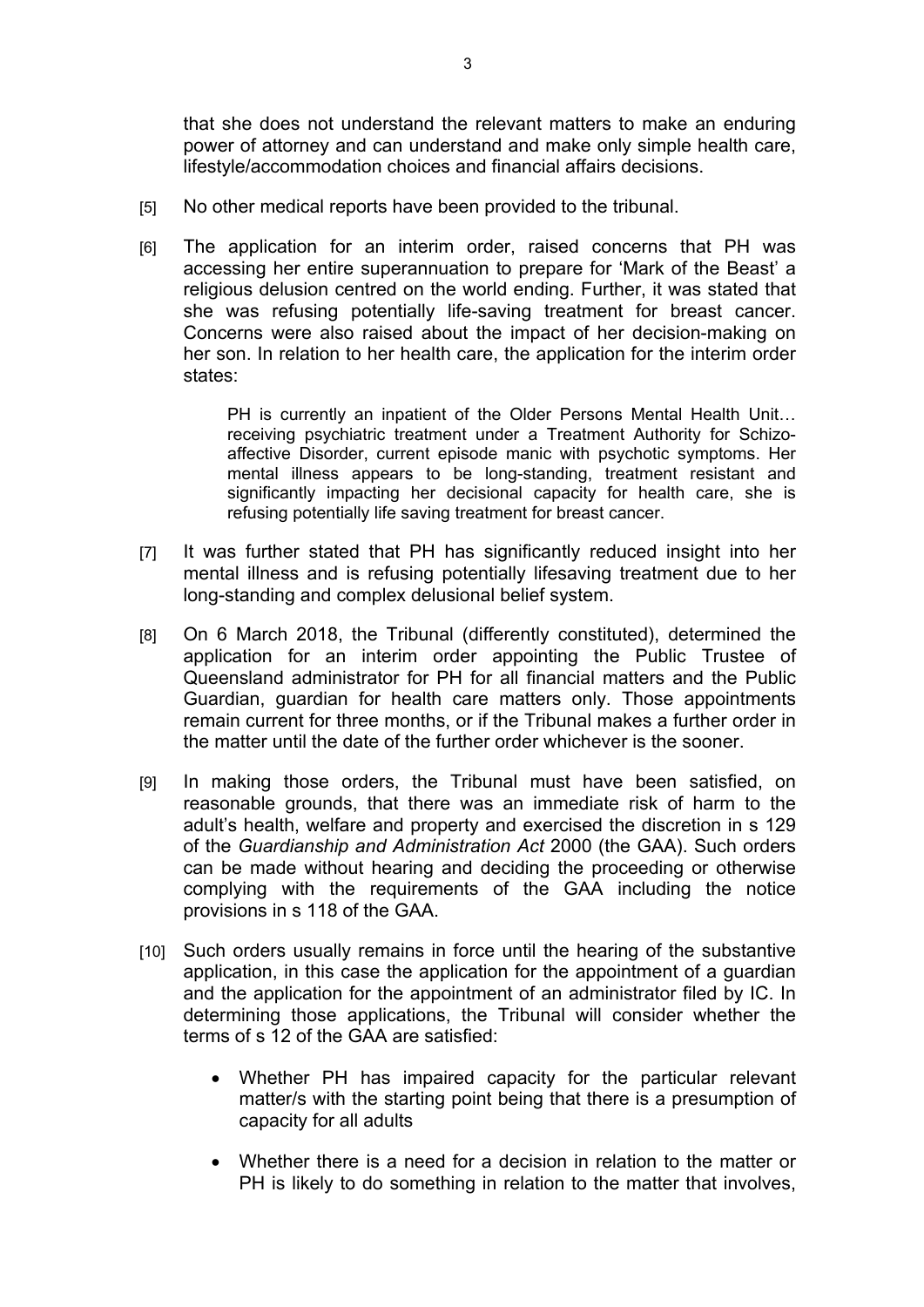or is likely to involve, unreasonable risk to PH's health, welfare or property; and

- Without an appointment either PH's needs will not be adequately met or PH's interests will not be adequately protected.<sup>1</sup>
- [11] Under the interim order, the Public Guardian consented to PH undergoing a CT scan with contrast to the abdomen, chest and pelvis as well as a PET scan with contrast.
- [12] On 28 March 2018, PH through her advocate applied for a stay of a decision of the Public Guardian to consent to her having those scans. PH argues that the scans are against her wishes and her long held beliefs and practices. Further, PH argues that there was inadequate assessment of her capacity for decision-making. The CT scan was to occur on 29 March 2018. At the time of the application, PH was on the waiting list for the PET scan. That scan is now currently arranged for 18 April 2018.
- [13] In addition to the application to stay a decision, PH applied for an interim order and a review of the appointment of the guardian and administrator.
- [14] On 29 March 2018, I made an interim order to stay the Public Guardian's decision to consent to a CT scan and a PET scan until the hearing of the application for a stay. I also made directions for the provision of submissions by the Public Guardian and PH as well as for the provision of any further medical evidence upon which PH wished to rely in relation to the hearing of the stay application. I have considered the documents filed in compliance with those directions as well as the information provided at the oral hearing.

# **Consideration**

- [15] Section 128 of the GAA provides that if a person applies to the tribunal in relation to a decision for an adult about a matter, the person may also apply to the tribunal for a stay of the decision. The tribunal may, by order, stay the decision to secure the effectiveness of the application. The period of a stay must not extend past the time when the tribunal decides the application. The tribunal may amend or revoke its order staying a decision.
- [16] PH has applied for the stay and also applied for a review of the appointment of the interim appointment of a guardian and the administrator.
- [17] The review application focusses on PH's ability to make her own health care decisions and the impact on her mental health if her wishes and views are not followed.

<sup>1</sup> In addition the appointment may be on terms considered appropriate by the tribunal: s 12(2) of the GAA.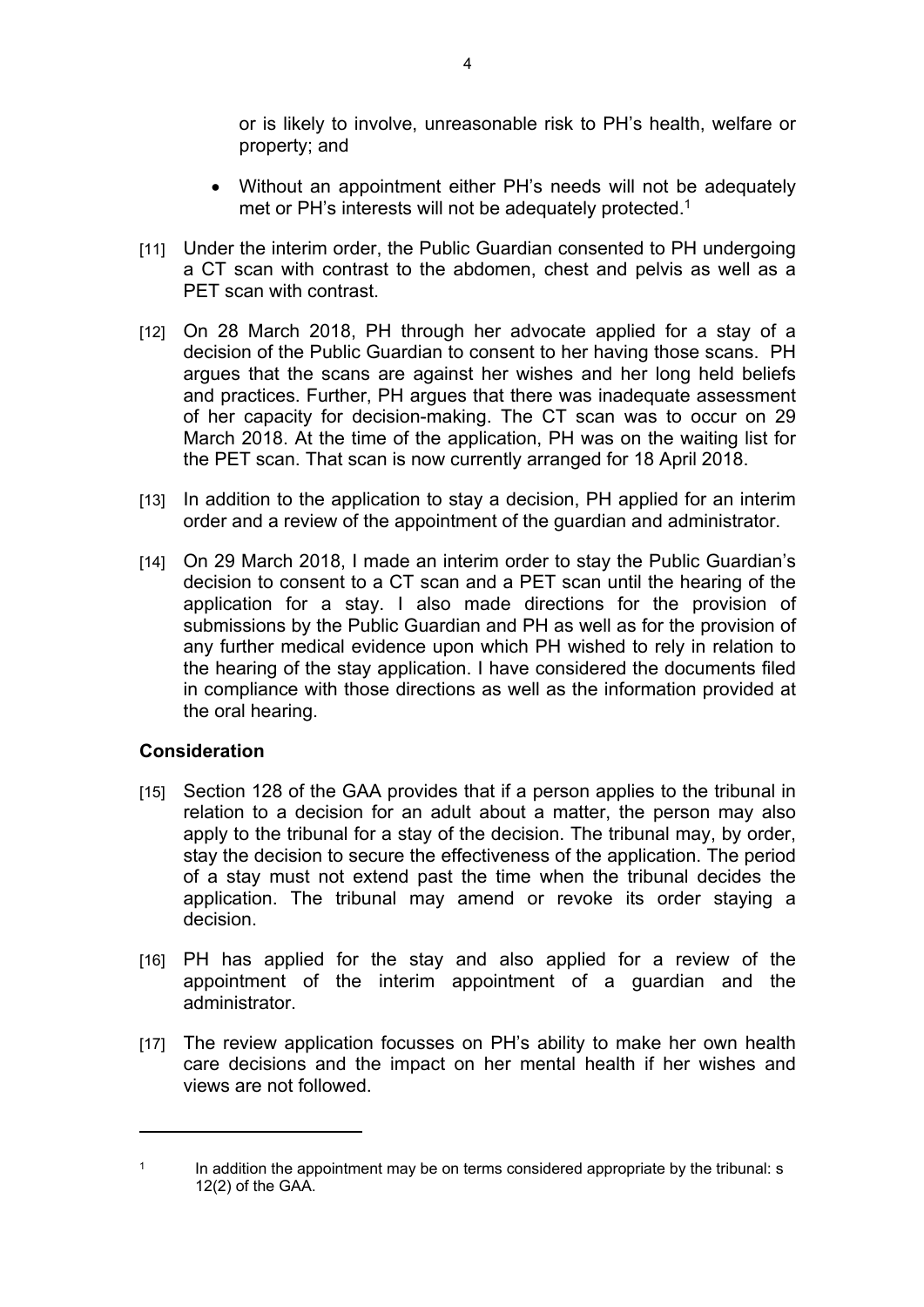- [18] I consider that the stay is sought pending the review of the interim order. I can therefore consider and determine the application for a stay under s 128 of the GAA.
- [19] Due to the particular circumstances of this case in particular the nature of PH's health concerns, I consider it preferable that the review of the interim order and IC's application for the appointment of a guardian and an administrator be determined at the same time and as soon as possible. This will ensure that the issue of whether the presumption of capacity is rebutted in this case in respect of the particular health care decisions that need to be made in respect of PH's health care matter other than her mental health care matters can be properly considered and determined. The applications are currently listed to be heard on 30 April 2018.
- [20] A stay application is not designed to operate merely as a means of reviewing a decision made by the guardian that a person may not agree with. A stay application is designed to maintain the status quo until the substantive application can be determined. It is an essential means to stop the operation of a decision that would render the outcome of a substantive application nugatory. If the effectiveness of the substantive application is unaffected by a decision made by the guardian then there is no basis for a stay order.<sup>2</sup>
- [21] In SM,<sup>3</sup> the tribunal considering a stay application said:

The tribunal has power under section 128 of the GAA to stay a decision of a decision maker to secure the effectiveness of a pending application about that decision. … It is well established than an applicant for interlocutory relief such as a stay of a decision pending hearing must make out a prima facie case. SSC must satisfy the tribunal that, if the evidence remains as presented at the time of the stay application, there is a probability that at the hearing she will be granted the relief that she seeks. In addition the tribunal must be satisfied that the balance of convenience is in favour of granting the stay. In such a case the tribunal must find that the inconvenience or injury which is likely to occur to SM if the stay is refused outweighs the impact on SM if a stay were to be granted.

# **Does PH have an arguable case in the review?**

[22] The report provided by PH's advocate<sup>4</sup> states that the PET scan and CT scan with contrast was agreed to by the Public Guardian without the Public Guardian having had an opportunity to meet with PH and obtain her views and wishes, particularly her longstanding views on natural therapies and her objection to undergoing any procedure that involves 'contrast' medium or exposure to any form of radiation – irrespective of the purported minimal radiation content.

<sup>2</sup> *SFR* [2014] QCAT 612 at [22].

<sup>3</sup> [2014] QCAT 568 at [10].

<sup>4</sup> ADA Australia on behalf of PH provided a report dated 9 April 2018.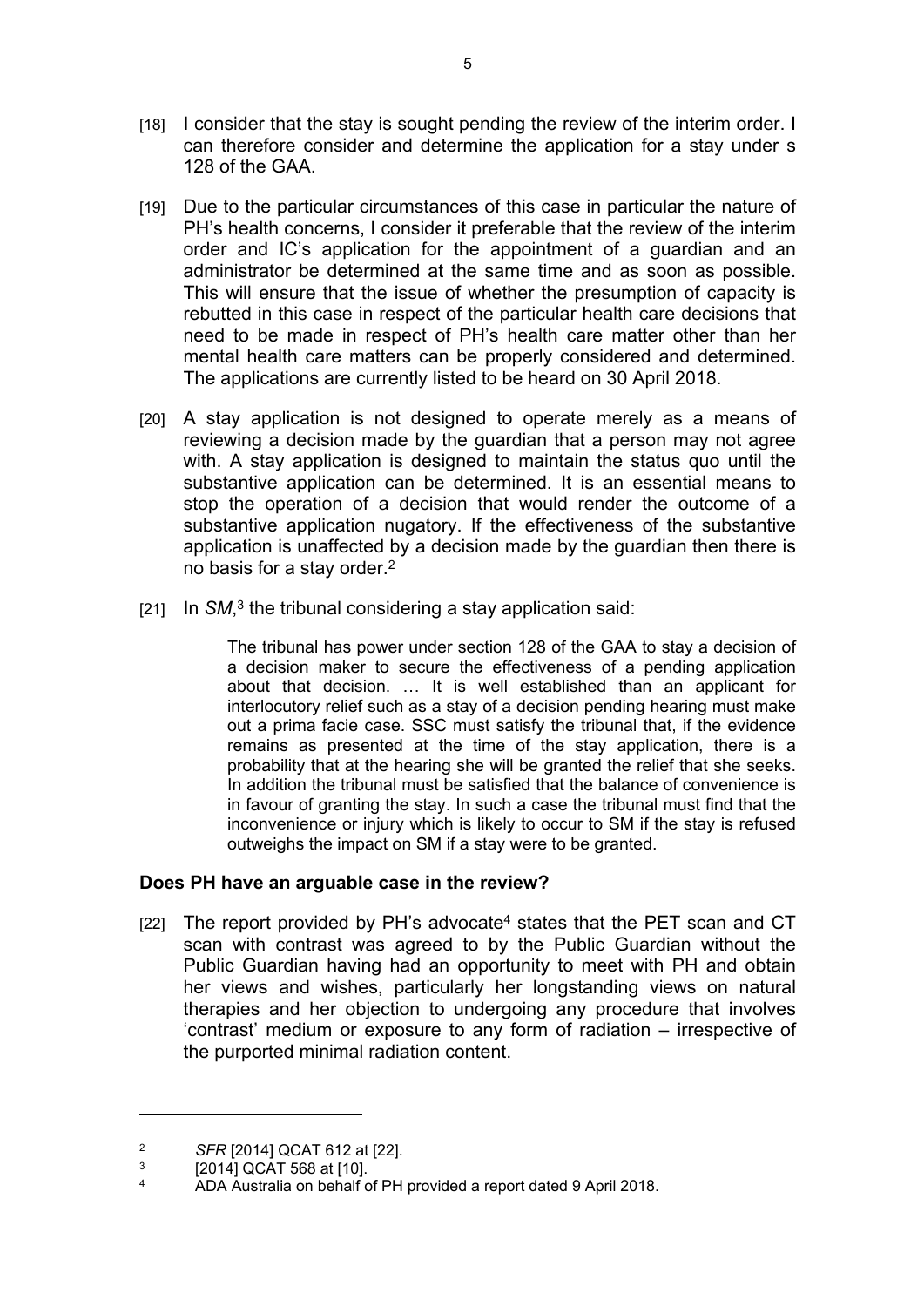- [23] The report also claims that the applications filed at the instigation of the treating team were essentially due to her presentation at that particular time with paranoia and persecutory delusions and she was in a heightened state. The report states that since that time some information has been clarified and corrected. In respect of concerns regarding PH's son, the acute care team has recently assessed him in the home and determined he was not at risk and no intervention was necessary. It is also claimed she has been able to provide further details to the Independent Patients Rights Adviser and her advocate about the use of her superannuation funds. Further, she has had the opportunity to discuss her long standing views about general healthcare and her established breast cancer with IPRAs and her advocate.
- [24] It is stated that PH firmly believes that her choices of treatment or refusal of treatment are representative of long held views and practice throughout her life, rather than a product of delusional thought.
- [25] It is stated that PH was diagnosed with breast cancer in April 2017 when her mental health was not in question. She agreed to a mammogram, ultrasound and biopsy. She engaged with breast cancer nurses and attended surgical review. The surgeon advised there was a lump (she recalls 4 cm) in her left breast and 'had spread to under my arm' and surgery was a priority. She declined surgery and stated her preference for natural or alternative treatments.
- [26] The report goes on:

For nearly 35 years [PH] has chosen alternatives to traditional medicines and methods, in favour of natural therapies. This includes growing and eating organic vegetables; juicing; and the use of vitamin and mineral supplements.

Consistent with her long-standing preference and history of using natural remedies, [PH] has consistently stated that she will not consent to chemotherapy or any procedure that exposes her to radiation, irrespective of amount.

[PH] understands that medical staff may wish to monitor the progress of her cancer, she is agreeable to ultrasound investigation.

[PH] has clearly and repeatedly stated she will not undergo PET-CT scans with contrast, CT scans with contras and normal X-rays.

- [27] It is recorded that she stated the following to her advocate and Ms Duce from IPRA:
	- *1. If natural remedies fail, she will die. She has already discussed this with her ex-partner and her son. Her ex-partner is currently caring for her son and will continue to do so in the future.*
	- *2. [PH] is aware medical staff do not support natural therapies, particularly for cancer treatment and would prefer her to undergo aggressive treatments.*
	- *3. Surgery could possibly extend her life but she does not want it.*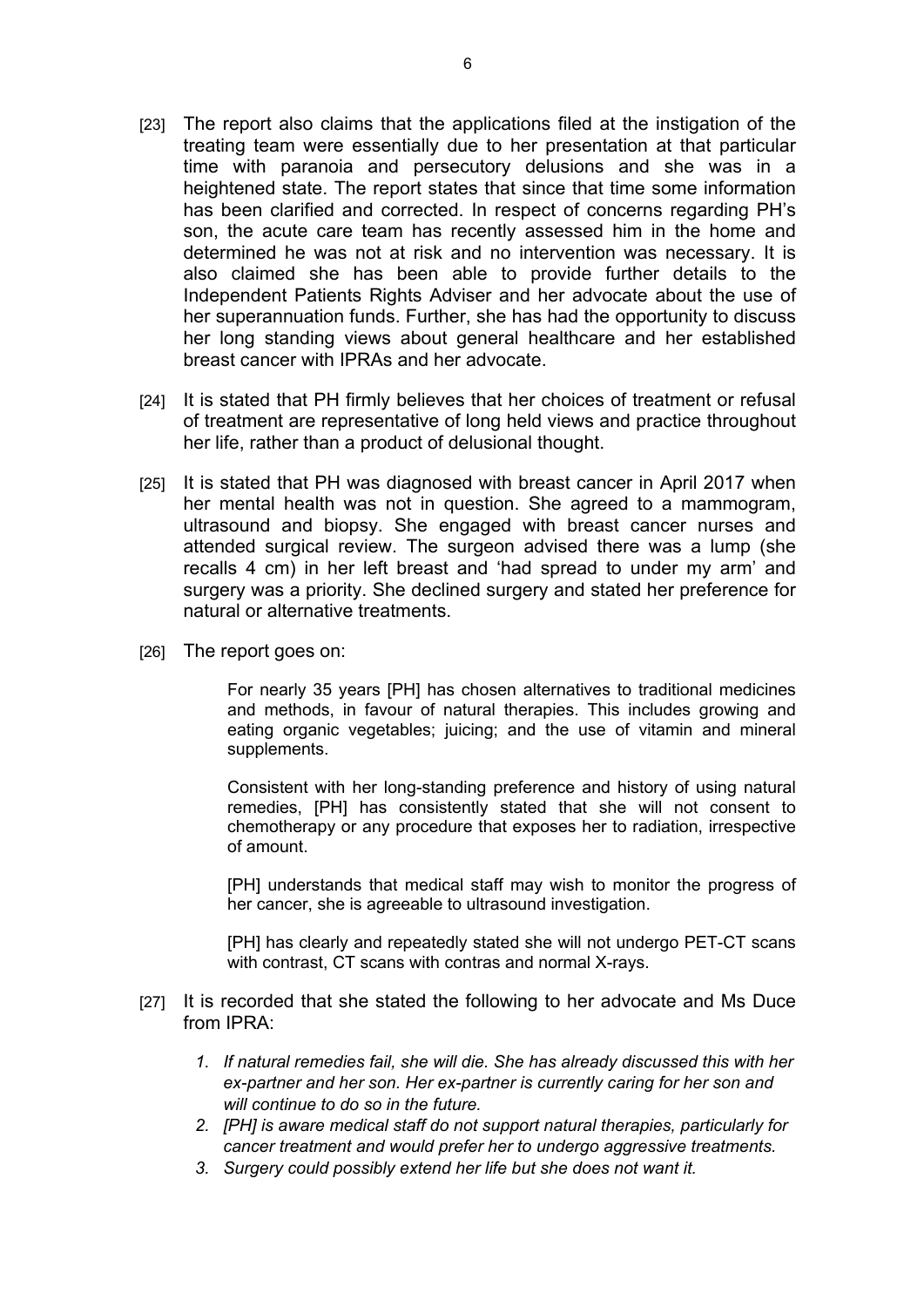- *4. She is aware and has had discussions with doctors previously that breast cancer can spread to other parts of the body and may have done so already. [PH] clearly stated that no one can guarantee that chemotherapy and/or surgery would 'get it all'.*
- *5. [PH] has friends who have had cancer and she has witnessed firsthand the negative effects of chemotherapy and states very clearly 'that is not how I want to spend my last days'.*
- [28] PH has never had a PET scan. PH told the tribunal that she did not want anything in her system that was not good for her immune system. PH wants a 'clean immune system to attack the cancer'. She wishes to use natural products such as organic juices and vitamin supplements to build up her immune system. She said she knows she has cancer; she does not need to know where it is. She said she had lived a healthy life for the last 35 years. Ms Boyd also told the tribunal that PH had accessed research on natural forms of chemotherapy. PH denied telling her treating team that she cannot determine what steps she will take for her treatment until various religious meetings are held or that meetings with religious groups will prove she is 'not mental'.
- [29] PH argues that she has capacity to make decisions in respect of her treatment for cancer. It is argued on her behalf that she has not undergone any proper assessment of her capacity for such decisionmaking and that the current report does not consider her longstanding views in respect of her preferred course of treatment. Dr AS acknowledged that PH had been reluctant to discuss the cancer diagnosis and treatment with her treating mental health team.
- [30] The Public Guardian has also provided a report<sup>5</sup>. In summary, the report states that PH's views were considered as part of the consent process. Dr AS reported to the Public Guardian that she had limited understanding of the treatment recommendation on 22 March 2018 when consent was sought for a PET scan with contrast. It was reported that she changed her mind about having the treatment depending on whether she spoke with the treating team or the IPRA. It is stated that she was not objecting to the treatment recommendation.
- [31] The health care principle was considered. Dr AS reported to the Public Guardian that a CT scan without contrast had been obtained, but the quality of the image was poor. The MRI without contrast image was also poor. Performing a CT scan with contrast is consistent with good medical practice and will indicate if her cancer has spread. The Public Guardian submits it had no grounds not to consent.
- [32] On 27 March 2018, consent was sought for PH to have a CT scan with contrast. Dr AS stated that PH had consented to the procedure but was now too unwell to understand the recommended treatment. As PH objected to the treatment, s 67 of the GAA was considered. The PG

<sup>5</sup> Report of Public Guardian dated 5 April 2018.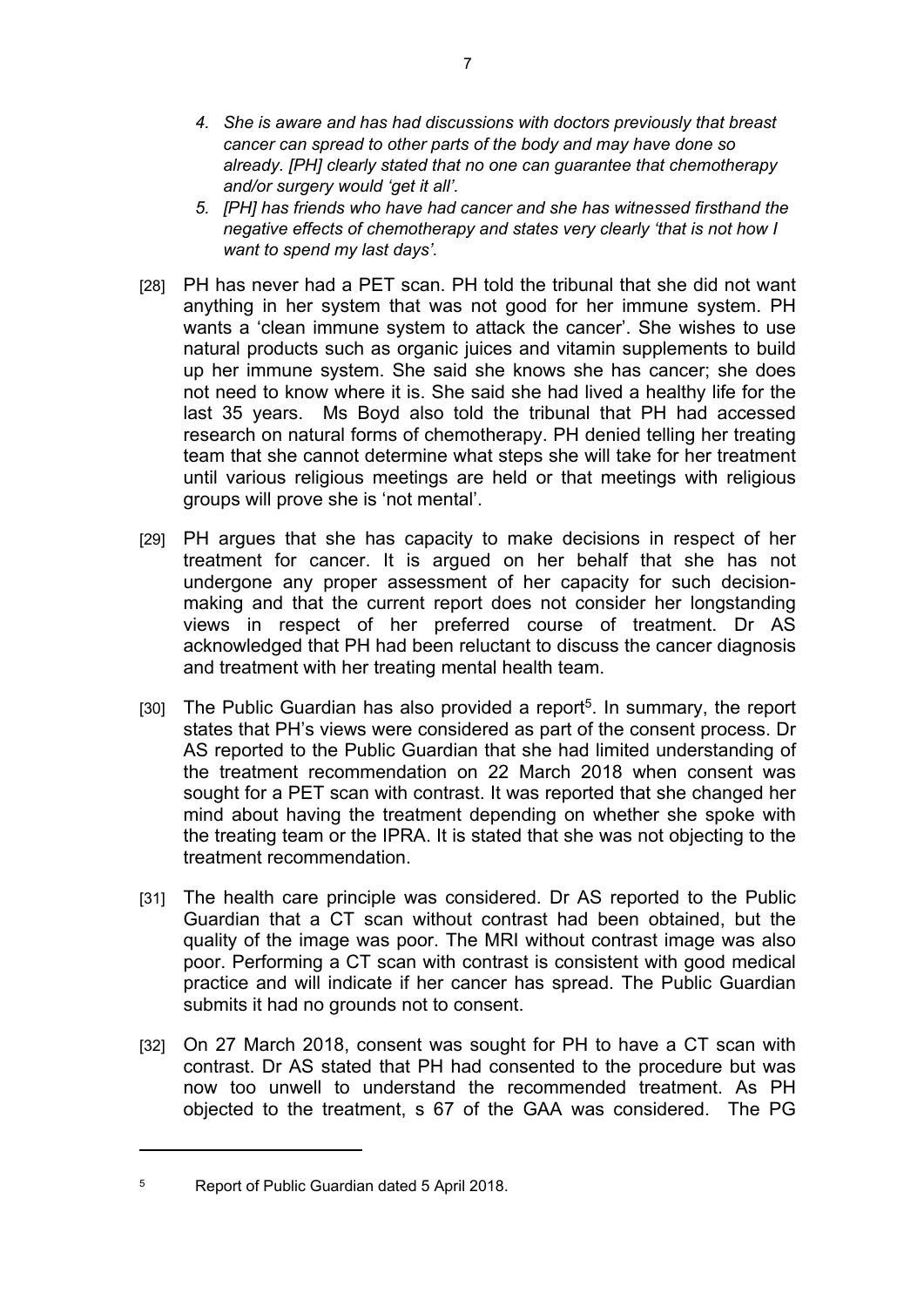reported that Dr AS considered s 67(2) satisfied. Dr AS advised that the recommended treatment was the best alternative and was consistent with best medical practice.

- [33] Dr AS explained to the tribunal that the scans are investigative and would identify the primary source of the cancer and whether the tumour has metastasised. Concern was expressed by Dr AS that any metastases in the brain could be impacting PH's decision making. It was noted that no consent has been given by the Public Guardian for a CT scan of the brain at the current time.
- [34] Dr AS explained that the CT scan will scan the bones and the PET scan the soft tissue. One scan on its own is not sufficient to properly investigate the extent of the cancer.
- [35] It is accepted that PH has not previously been admitted to the hospital where she is currently an inpatient nor has she previously been treated by her current treating team. When PH was diagnosed with cancer a year ago, the tribunal did not receive any application. There is no evidence before me to support a conclusion that PH did not have capacity to make the decisions she made about the management of her treatment for cancer at that time. Dr AS completed his report within a couple of weeks of PH's admission when she was acutely unwell. Dr AS does not consider that there has been much improvement in PH's condition stating that she continues to experience delusion.
- [36] While DR AS expressed the view that she may have been unwell for a considerable period of time including as far back as April 2017 when she received her cancer diagnosis, he also accepted that his views about the impact of PH's mental health condition on such decisions were speculative and he was not aware of that background when completing his report.
- [37] Taking into account that the hearing of the application for review of the appointment of the guardian and administrator under the interim order and the application for appointment of a guardian and the appointment of the administrator will be heard on 30 April 2018, Dr AS expressed the view that while it was better that she have the scans as soon as possible, it was perhaps not so urgent that it couldn't wait until 30 April.
- [38] Based on the material before me, I consider that PH has an arguable case on the review of the appointment of the guardian given it was an interim order. It is arguable that there was no immediate risk of harm at the time of the order. Investigative procedures are required to determine the clinically recommended treatment. Further, there is evidence that PH has held the same views about how she would like her cancer treated since her diagnosis in April 2017. There is evidence that she declined surgery and chemotherapy at that time and that appears to be accepted. Dr AS's report does not reflect that history. Further, it may be that, since the report, there has been some improvement in PH's capacity for such decision making.